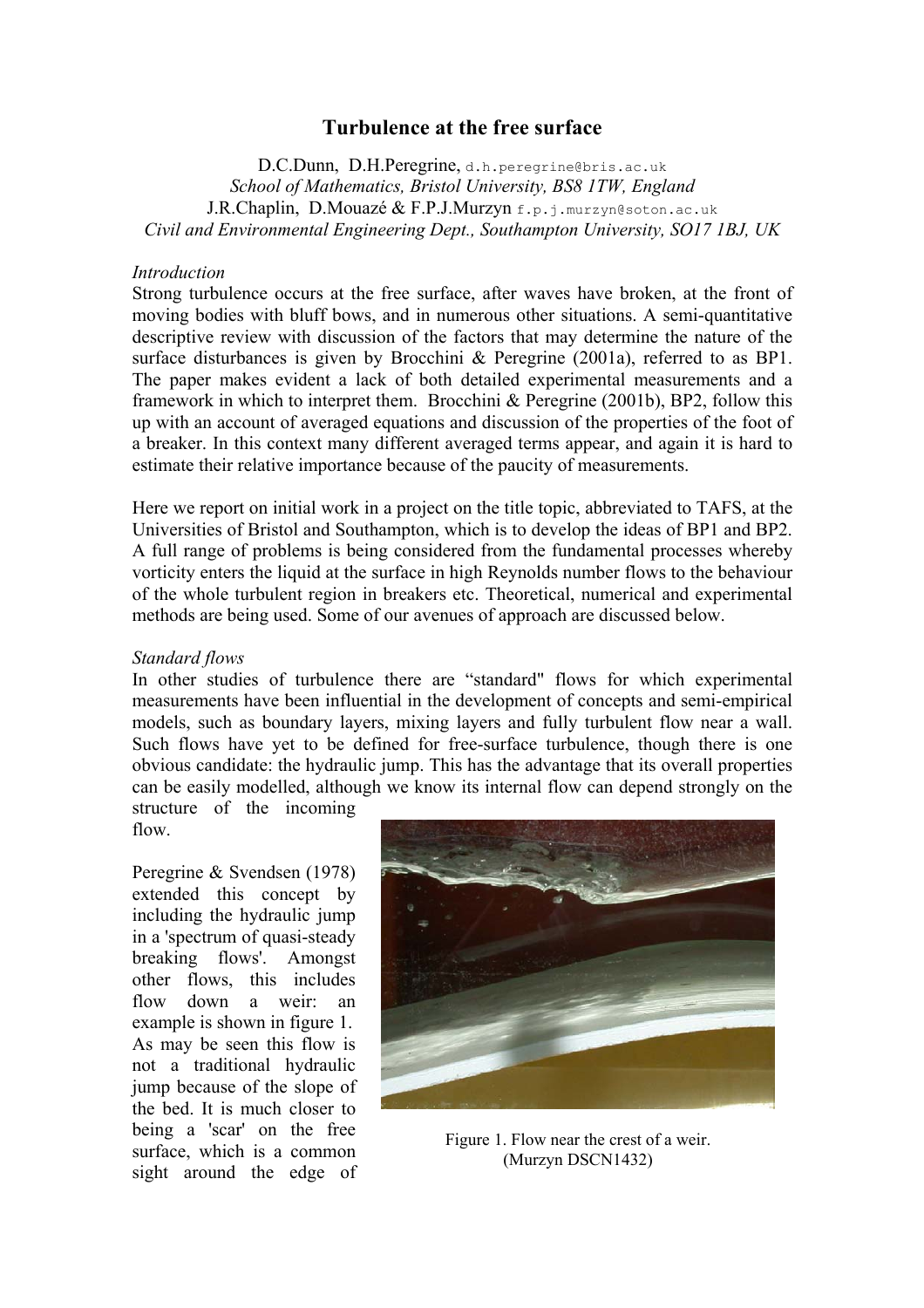upwelling eddies. The foot of the flow is the obvious place for generation of turbulence and initial air entrainment. However, the photograph also shows other sharp downward lines of minor scars which can have the same effect. Measurements have commenced on flows of this type, where slight differences in the incoming water's speed can make significant changes in the free surface. A slower flow gives no air entrainment. As can be seen the flow in figure 1 is marginal for air entrainment, which increases rapidly with water speed. The measurements are being related to BP1's diagrams of turbulent velocity against length scales to assess the hypothesis that these two parameters can

usefully categorise TAFS. We have yet to investigate how to quantify a "standard scar" but at least this flow is easy to set up and replicate.

Another example is flow in front of a bluff body. A laboratory example is seen in figure 2. Here the subsidiary scars on the surface are easily seen. Preliminary experiments with this type of flow, and with "two-dimensional floating bodies" indicated a surprising sensitivity to the approaching flow velocity. This may be related to the depth of submergence of the obstacle. Again there is a wide range of parameters to be investigated. Workshop members may wish to discuss priorities.<br>Figure 2.Flow in front of a circular cylinder.<br>may wish to discuss priorities.



### *Fundamentals 1: vorticity*

Dabiri & Gharib (1997) and Sheridan et al. (1997), for example, give PIV diagrams with vorticity arising from the free surface, but unfortunately with no surface measurements. However, it seems reasonable to consider this as development of the vortex shedding from a curved surface discussed by Longuet-Higgins (1998) and earlier. Jeong and Moffatt's (1992) solution of Stokes flow shows that cusps, or nearcusps, can form. Any asymmetry at a cusp will lead to vorticity streaming into the fluid. This is the essence of a scar at its smallest scale. Eggers (2002) goes further and indicates how the presence of air modifies such a flow and can lead to air entrainment. [Note J.Eggers will be joining the group in Bristol in July 2003.] Although most of our study to date has ignored the dynamic effect of air, Eggers's result suggests that we need to consider it, since it could make a significant alteration to the zero surface stress result in some cases due to increased air pressure.

In general turbulence studies, direct numerical simulation (DNS) is making a useful contribution to understanding turbulent flows. There are some examples of free-surface DNS that appear to model breakers and turbulent flows, but they mostly aim to model the largest scale of motions without full resolution of capillary and viscous effects. We are therefore trying to look at the 'smallest breaker' that generates turbulence as a more suitable starting point for DNS. For shallow water breaking, experiments with water of only several millimetres depth, this means that Reynolds numbers are generally not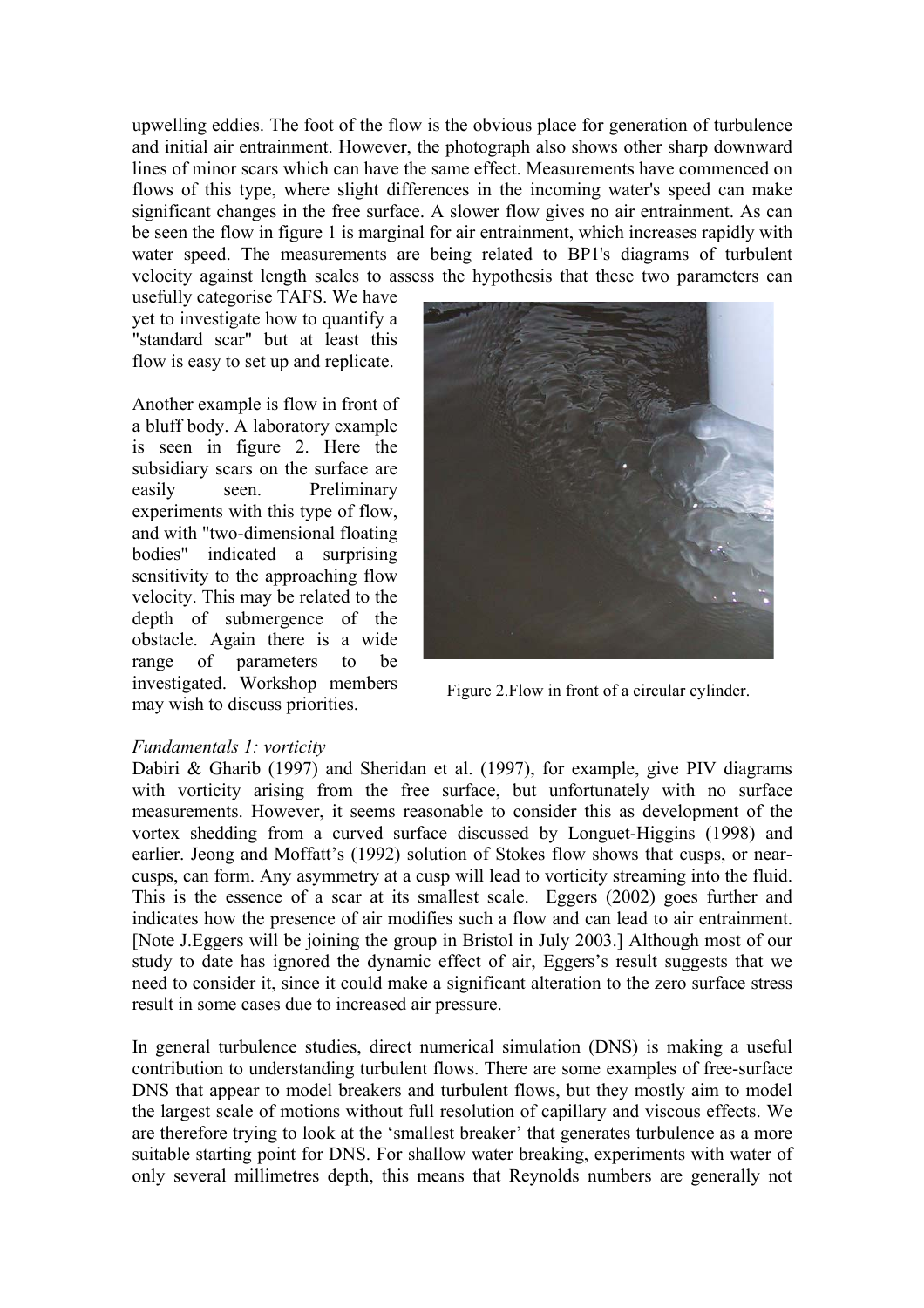more than 1000 and thus within the scope of DNS. Using a suspension of tiny aluminium flakes for flow visualisation gives results such as shown in figure 3.



Figure 3. Flow visualisation of a "smallest breaker" in shallow water, the wave moves to the right, the water depth is approximately 7mm.

It seems that a shear layer separates from the trough of the steepest part of the wave, and is almost two-dimensional at first. The shear layer, being unstable, develops turbulent eddies that reach the surface well back from the crest. Some unsteadiness is needed to create this. In figure 3 the vorticity is shed from the steepest of the capillary wave troughs. A slightly stronger wave gives less capillary waves and has a body of water travelling with the wave held back by a meniscus. A simple analytical version of the free surface, with a cusp for commencing the shear layer, is shown in figure 4, and a flow that may be a near realisation of this model is shown in figure 5. We intend to use these as starting points for DNS, then work to higher and stronger breakers.



Figure 4. A static meniscus touching an evanescent wave calculated for the appropriate water depth and speed, modelling a breaker creating a shear layer.



Figure 5. Another small 'breaker', moving to the right.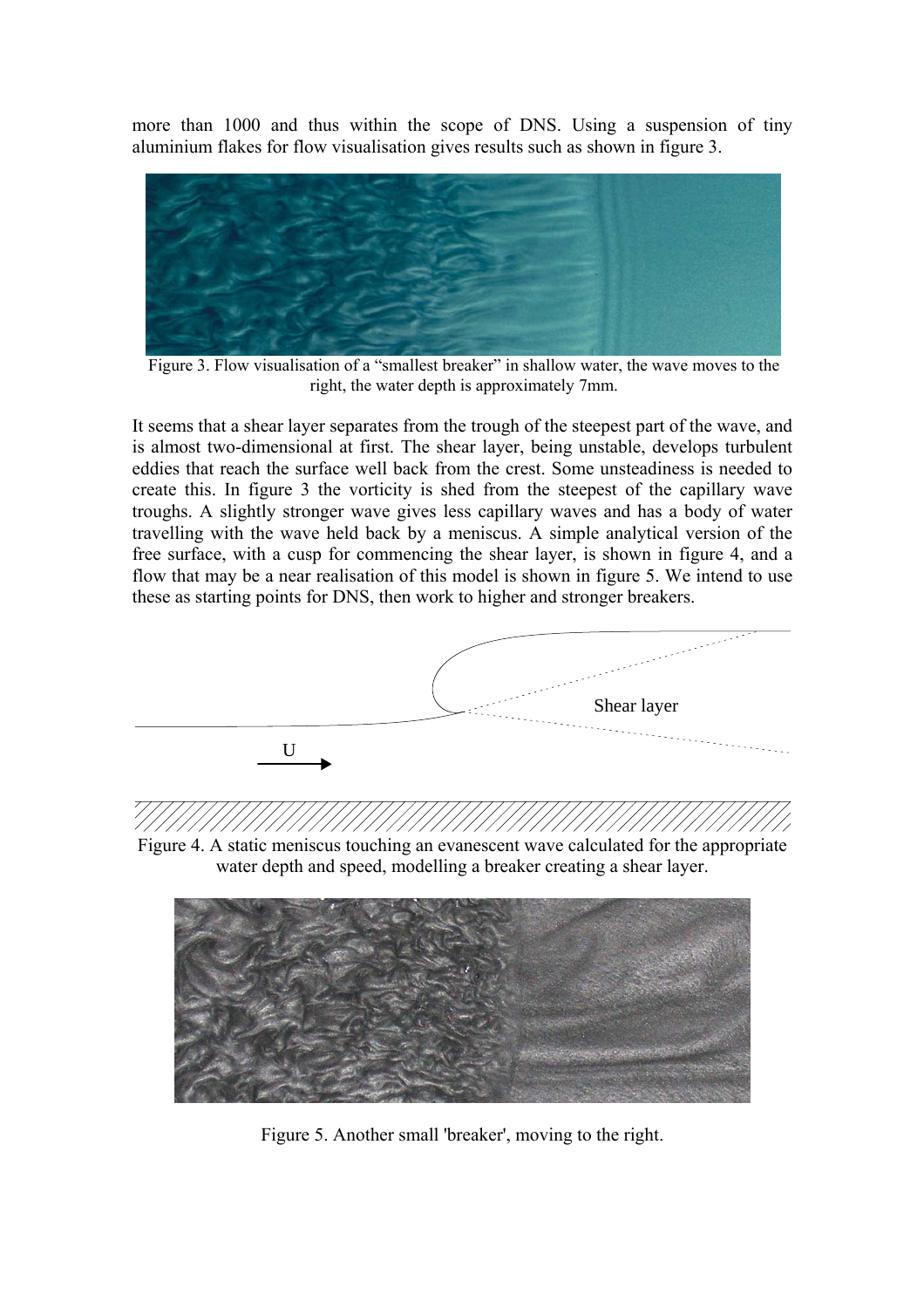These tiny waves may seem to be of purely academic interest. However, the effects of surface tension are sufficient to avoid any air entrainment for breakers of heights as big as 5 cm. Such 'microbreakers' are ubiquitous on the surface of oceans, seas and lakes and an essential component in transfer of heat and mass between ocean and atmosphere.

### *Fundamentals 2: bubbles and drops*

As already mentioned air entrainment can occur by air being dragged into the water at a scar or cusp-like flow, but there are other mechanisms which are more important for larger scales. Just as a plunging breaker traps air, any folding over of the surface can do so. Similarly, projections from the surface can break off into drops. Such events occur on short time scales such that viscosity is much less important and useful insight is expected from inviscid studies. At the simplest, an irrotational flow solver is being used with the turbulent eddies modelled by submerged singularities in forced motion. Although this can not give realistic motions, it should permit greater understanding of the competing effects of gravity and surface tension for differing length scales and strength of motions.

## *Large-scale effects*

Our measurement programme to give data relevant to statistical properties is only now commencing. One of the main features to be investigated is the foot of breakers which can reasonably be considered to be the primary source of their turbulence. BP2 argues that the mean surface flow and mean height of the surface layer at the foot are suitable parameters for modelling that turbulent source. In some ways the model of figure 4 shows relevant features. It represents a static region of water held up by a mensicus, and the detailed analysis gives the strength of the shear layer arising from the incoming flow. hence the initial growth of the shear layer can be simply modelled. In the high Reynolds number examples, say like figure 2 and larger, we need to consider a similar shear layer, but one can only entrain a limited amount of water on its upper side. In addition the flow may depend on the scale and strength of turbulence affecting the air content of the surface layer.

We acknowledge the support of EPSRC.

- Brocchini, M & Peregrine D.H. (2001) The dynamics of strong turbulence at free surfaces. Part 1. Description. *J.Fluid Mech*. **449**, 225-254.
- Brocchini, M & Peregrine D.H. (2001) The dynamics of strong turbulence at free surfaces. Part 2. The boundary conditions. *J.Fluid Mech*. **449**, 255-290.
- Dabiri, D. & Gharib,M. 1997 Experimental investigation of the vorticity generation within a spilling water wave, *J.Fluid Mech*. **330**, 113 - 139.

Eggers, J. 2001 Air entrainment through free surface cusps. *Phys. Rev. Lett*. **86,** 4290-93

- Jeong, J.-T. & Moffatt, H.K. (1992) Free-surface cusps associated with flow at low Reynolds number, *J.Fluid Mech*. **356**, 1 - 22.
- Longuet-Higgins, M.S. 1998 Vorticity and curvature at a free surface, , 149 153.
- Peregrine, D.H. & Svendsen, L.A. (1978) Spilling breakers, bores and hydraulic jumps, *Proc. 16th Int. Conf. Coastal Engng*. **1,** 540-550.
- Sheridan, J., Lin. J.-C. & Rockwell, D. 1997 Flow past a cylinder close to a free surface, *J.Fluid Mech*. **330**, 1 - 30.